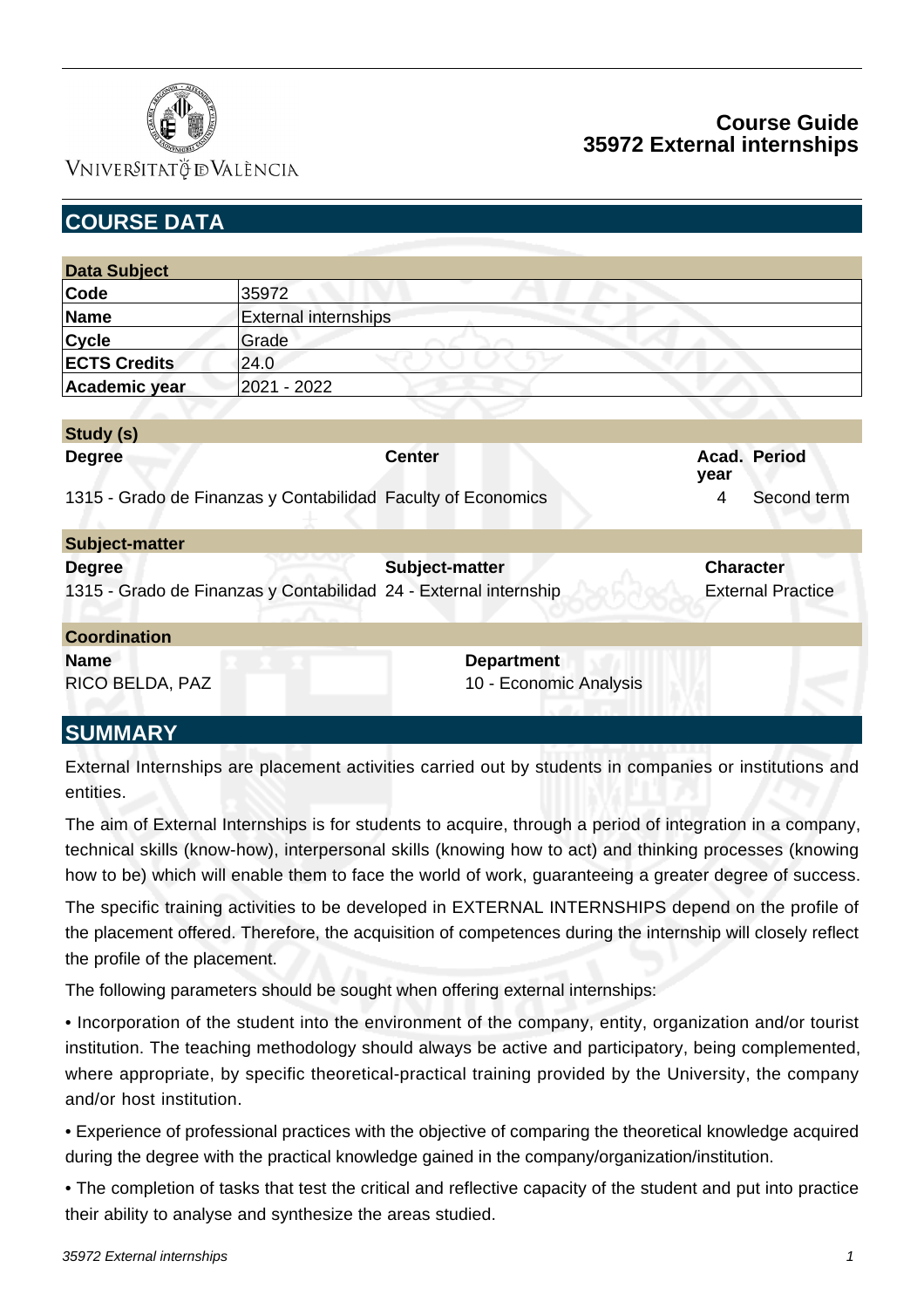

#### VNIVERSITATÖ ID VALÈNCIA

### **Course Guide 35972 External internships**

Each centre of the Universitat de València has an Internship Committee, the body in charge of organization and academic supervision in coordination with the Academic Commissions of the degrees attached to the centre and with the support of the University-Business Foundation of Valencia (ADEIT).

The Faculty of Economics´ Student Guide to External Internships can offer further information:

[https://www.uv.es/econdocs/Practicas/guia/Guia\\_practicas\\_en](https:/www.uv.es/econdocs/Practicas/guia/Guia_practicas_en)

# **PREVIOUS KNOWLEDGE**

#### **Relationship to other subjects of the same degree**

There are no specified enrollment restrictions with other subjects of the curriculum.

#### **Other requirements**

No enrolment restrictions have been specified with other subjects of the study plan.

Other types of requirements

See Requirements in the Faculty of Economics´ Student Guide to External Internships:

https://www.uv.es/econdocs/Practicas/guia/Guia\_practicas\_en

## **OUTCOMES**

#### **1315 - Grado de Finanzas y Contabilidad**

- Utilizar el inglés u otra lengua extranjera en el desarrollo de la actividad laboral.
- -

-

- Reflexionar sobre la toma de decisiones.
- -
- Los estudiantes adquirirán competencias específicas adicionales en función del puesto de trabajo designado en la práctica.
- Localizar la información necesaria para la resolución de proyectos.
- Organizar, ordenar la información y desarrollar un informe coherente.
- Sacar conclusiones y realizar aportaciones propias a partir del análisis desarrollado.
- Los estudiantes adquirirán competencias específicas adicionales en función del ámbito de análisis del trabajo y sus objetivos.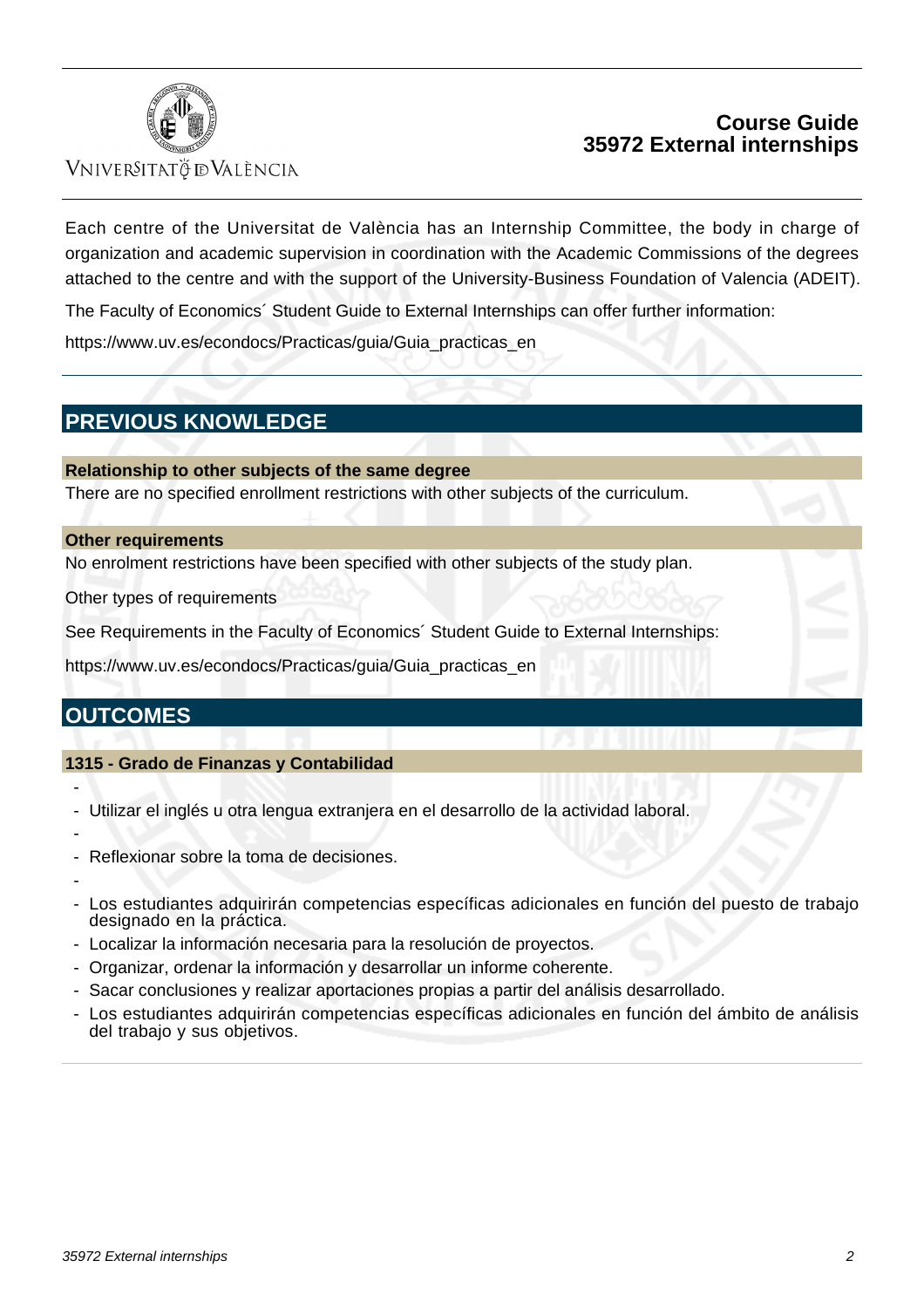

### **Course Guide 35972 External internships**

### VNIVERSITATÖ IDVALÈNCIA

- Understand the general operating system of the different functional areas and their importance within the company/institution.

- Learn in a practical and active way the operation of each department and its interrelations.
- Acquire skills and knowledge of each of the essential tasks that are developed in the departments.
- Analyse the organizational model of the company and the processes related to it.
- Be able to integrate into existing working teams.
- Apply the knowledge acquired throughout the degree programme.
- Learn to respect the hierarchical structure.
- Learn to show initiative and know how to communicate ideas clearly.
- Assume the principles that govern work: respect, punctuality and order.

## **DESCRIPTION OF CONTENTS**

**1. See Training Programs in the Faculty of Economics´ Student Guide to External Internships: http://go.uv.es/v2SHRpC**

# **WORKLOAD**

| <b>ACTIVITY</b>                                  | <b>Hours</b> | % To be attended |
|--------------------------------------------------|--------------|------------------|
| Internship                                       |              | 100              |
| Internship                                       | 550,00       |                  |
| Seguimiento y tutorización de Prácticas externas | 50,00        |                  |
| <b>TOTAL</b>                                     | 600,00       |                  |

## **TEACHING METHODOLOGY**

• Placement in companies, entities, organizations and/or tourism institutions, developing varied tasks depending on the profile of the position held, and complemented where appropriate with theoreticalpractical training being put into practice.

- Attendance at supervisory meetings with the company tutor
- Attendance at supervisory meetings with the academic tutor